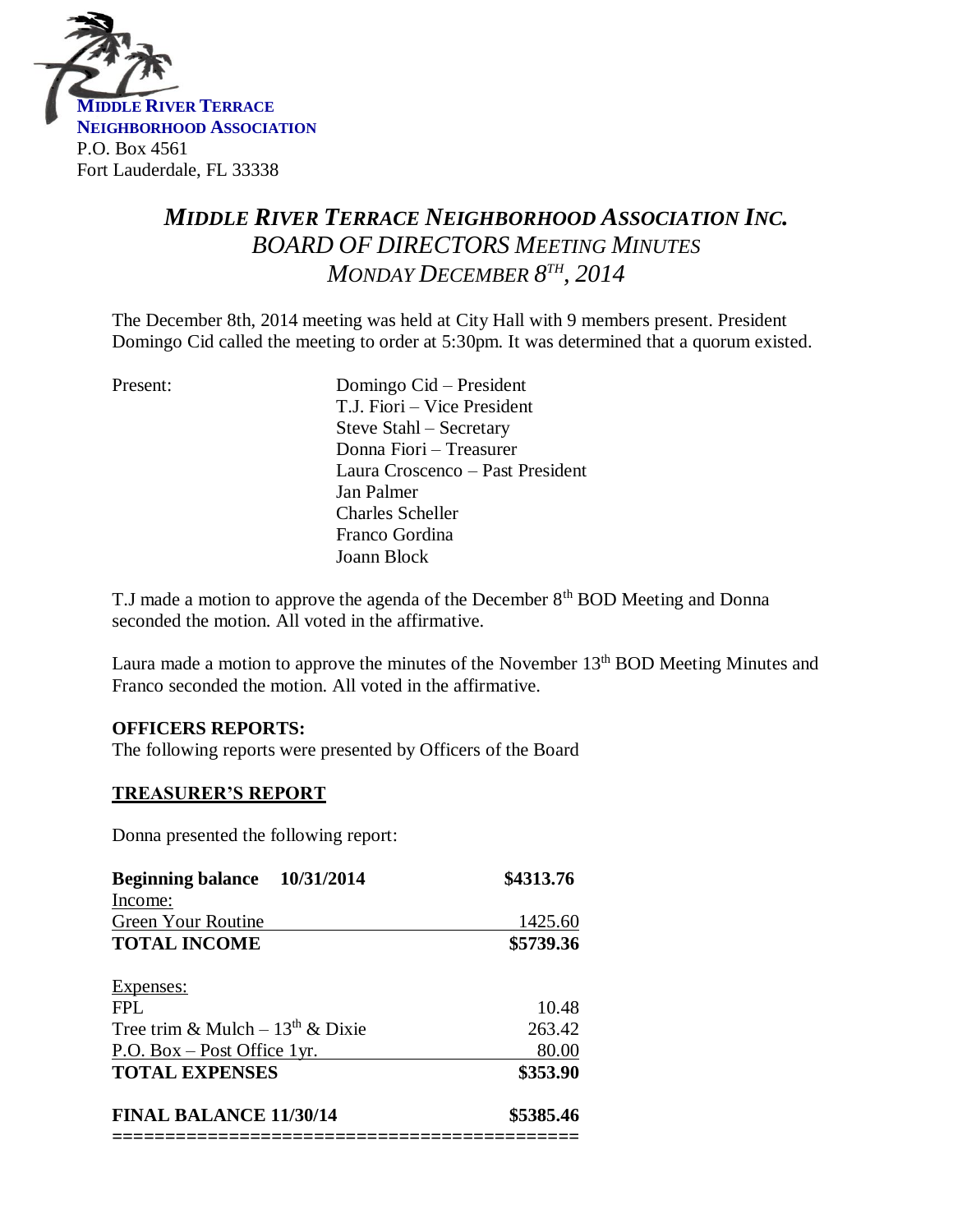# **MIDDLE RIVER TERRACE PARK CONTAMINATION**

Laura stated that the property owner of the adjacent property to the South has not been doing the testing as required and she brought the issue up with the county and the bank will be fined and more results are due on December 22<sup>nd</sup>.

## **MEMBERSHIP DRIVE**

Laura made a motion and seconded by T.J. to review the response we receive between now and February to decide if a US Mail mailing will be done to all current members that have not yet renewed. Also an individual e-mail blast mid-January to everyone on the Mail Chimp List (204 neighbors.)

# **ADOPT A STREET**

Steve has spoken to Ryan Henderson concerning the signage and he stated that the Parks and Recreation was taking over and he has been real busy and has not ordered the signs yet. He stated that he is going to shop for supplies and I will get bags, etc. for the clean-up and he will get the signs ordered soon.

# **DOCK DREDGING**

Steve has had conversations with Scott Wyman concerning the dredging at the dock and has asked him to find out from the City Manager when the list for items to be addressed are due to be completed and he has yet to hear back from Scott. Steve asked Domingo to discuss the timetable for the list with Dean to see if he can get a reply.

## **DIXIE HIGHWAY ISSUE AND CELEBRATION**

Nothing is moving with the celebration and Domingo is going to check the absences of Board Members and remove persons not eligible going by the by laws for absences. Domingo stated that we should add our celebration to the High School 100 year/new building project and hold the Dixie Highway ribbon cutting on completion of the project. Laura stated that she had to speak for us at a commission meeting concerning the Dixie Highway project not being in the plan for 2015 and there was no support and pushing from Dean on this and other issues facing our area and Bruce Roberts stated it was a 5 year plan and we can't re-visit the Dixie Highway project every month and Laura asked that Domingo question Dean about the issue. Domingo stated that he and Laura need to get together to discuss how to proceed. Joann pointed out that east of Dixie before 5 points in Wilton Manors 179 apartments are being constructed and will add additional congestion to Dixie Highway and  $15<sup>th</sup>$ .

#### **DISCOUNT CARDS**

Domingo stated that he spoke to Robert Oelke - Board Member At Large - Lake Ridge and he stated that the plans for a discount card have been abandoned.

#### **CABOOSE / HOMELESS ISSUE**

Domingo is not happy with the current signage at the caboose and he is going to ask Dean for the name and address of the owner and he will send him a letter requesting permission to post a sign on the caboose.

#### **SMARTWATER**

Domingo asked the question if we want to do a door to door distribution. His concern is we do not know where and who the kits were distributed to know where to start. Laura said we need to contact Chief Adderly for that information.